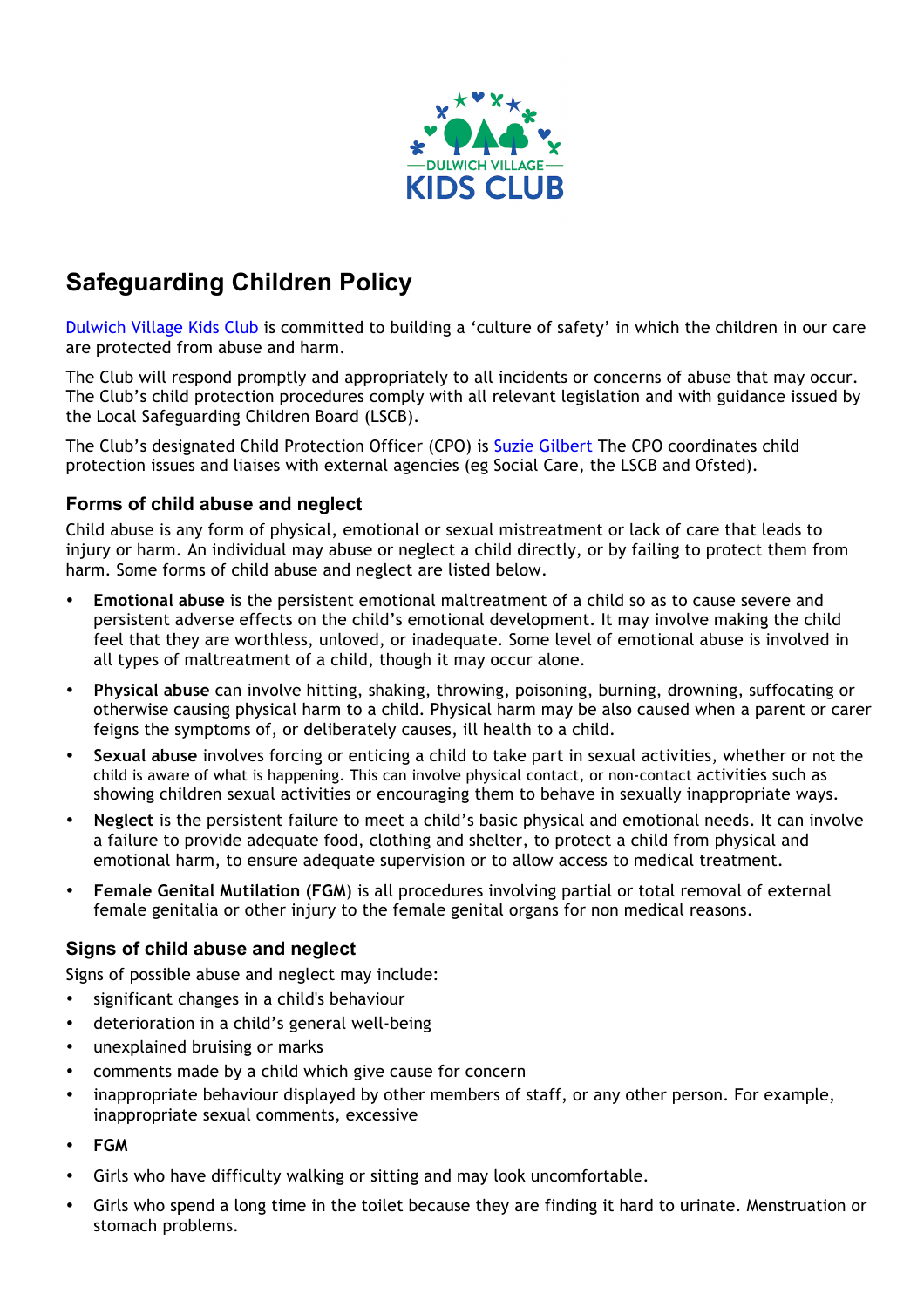- Girls Taken out of school/After school club earlier than the start of the school holidays.(FGM)
- A Girl born to a women who has had it done or an older sister that has had it done.

### **If abuse is suspected or disclosed**

When a child makes a disclosure to a member of staff, that member of staff will:

- Reassure the child that they were not to blame and were right to speak out
- Listen to the child but not question them
- Give reassurance that the staff member will take action
- Record the incident as soon as possible (see *Logging an incident* below).

If a member of staff witnesses or suspects abuse, they will record the incident straightaway. If a third party expresses concern that a child is being abused, we will encourage them to contact Social Care directly. If they will not do so, we will explain that the Club is obliged to and the incident will be logged accordingly.

• Report FGM to Social Services and the Police.

#### **Preventing Radicalisation and Extremism**

**Listen out for children using inappropriate language and challenge any negative behaviour towards other groups.**

- Dulwich Village Kids Club staff will assist in the Early Years Foundation Stage of learning by promoting positive learning in the areas of personal social development, social and emotional development and Understanding of the World.
- Dulwich Village Kids Club have adopted the British Values and use them when thinking about the health and Wellbeing of our children and the activities that are planned for the children.

Mutual respect for and tolerance of those children with different faiths and those without faith, diplomacy, Rule of Law and personal liberty.

**Dulwich Village Kids Club follow the Forest School philosophy of giving children the opportunity to experience a nature, gaining skills in independence and self discovery then encourage children to use these skills to gain confidence in all they do.**

# **Logging an incident**

All information about the suspected abuse or disclosure will be recorded on the **Logging a concern** form as soon as possible after the event. The record should include:

- Date of the disclosure or of the incident causing concern
- Date and time at which the record was made
- Name and date of birth of the child involved
- A factual report of what happened. If recording a disclosure, you must use the child's own words.
- Name, signature and job title of the person making the record.

The record will be given to the Club's CPO who will decide whether they need to contact Social Care or make a referral. All referrals to Social Care will be followed up in writing within 48 hours. If any member of staff thinks that the incident has not been adequately dealt with, they may contact Social Care themselves.

# **Allegations against staff**

If anyone makes an allegation of child abuse against a member of staff:

- The allegation will be recorded on an **Incident record** form. Any witnesses to the incident should sign and date the entry to confirm it.
- The allegation must be reported to the Local Authority Designated Officer (LADO) and to Ofsted. The LADO will advise if other agencies (eg police) should be informed, and the Club will act upon their advice. Any reports to the LADO will be followed up in writing within 48 hours.
- Following advice from the LADO, it may be necessary to suspend the member of staff pending full investigation of the allegation.